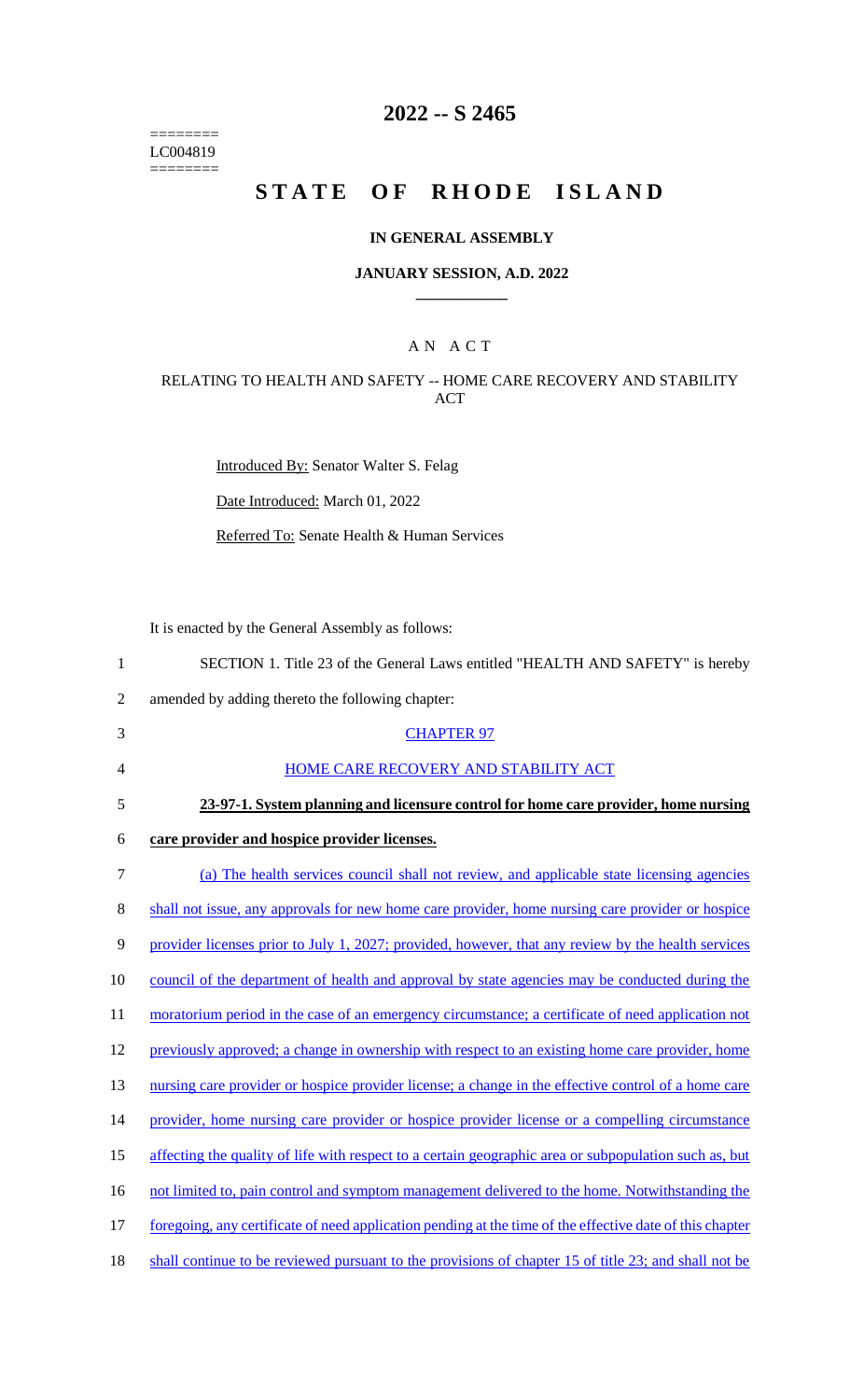- 1 subject to the moratorium provisions of this chapter.
- (b) During the moratorium period provided in subsection (a) of this section, the department of health shall conduct a statewide utilization and capacity study separate and apart from any other statutory study or report of services delivered by home care providers, home nursing care providers 5 and hospice providers. Such study may include, but not be limited to, an assessment of: (1) The current availability and utilization of home care provider, home nursing care provider and hospice provider services; (2) The geographic areas and subpopulations that may be underserved or have reduced access to specific types of health care services; and 10 (3) Other factors that the department deems pertinent to health care utilization at home. 11 Such report may also include the department of health's recommendations for addressing identified gaps in the provision of health care services to homebound patients, recommendations concerning 13 a lack of access to care at home, projection of future demand, and duplicative and/or redundant services. (c) Should the department not produce a report by July 1, 2027 or at any time within a 16 subsequent five (5) year interval, the moratorium on issuing home care provider, home nursing care 17 provider and hospice provider licenses shall remain in effect. (d) The department's health services council can only consider gaps as identified in § 23- 19 97-1(b) of the department's five (5) year study as factors to determine new home care provider, home nursing care provider or hospice provider certificates of need. (e) The number of home care provider, home nursing care provider and hospice provider 22 licenses in effect as of June 30, 2022 shall be the maximum number of licenses issued in each licensure category. In the event of a five percent (5%) or more reduction of licenses within a 24 calendar year, this new figure on December 31 of that year shall be the new maximum number of licenses for that licensure category. (f) In the event a home care provider, home nursing care provider or hospice provider closes its operations without a change of effective control, this closure will reduce the maximum number of licenses for that licensure category by one license. 29 (g) All home care providers, home nursing care providers and hospice providers shall maintain a physical non-residential office location in accordance with any and all requirements by the department of state and the department of health. (h) If any statute or regulation conflicts with the provisions of this chapter, the provisions of this chapter shall prevail.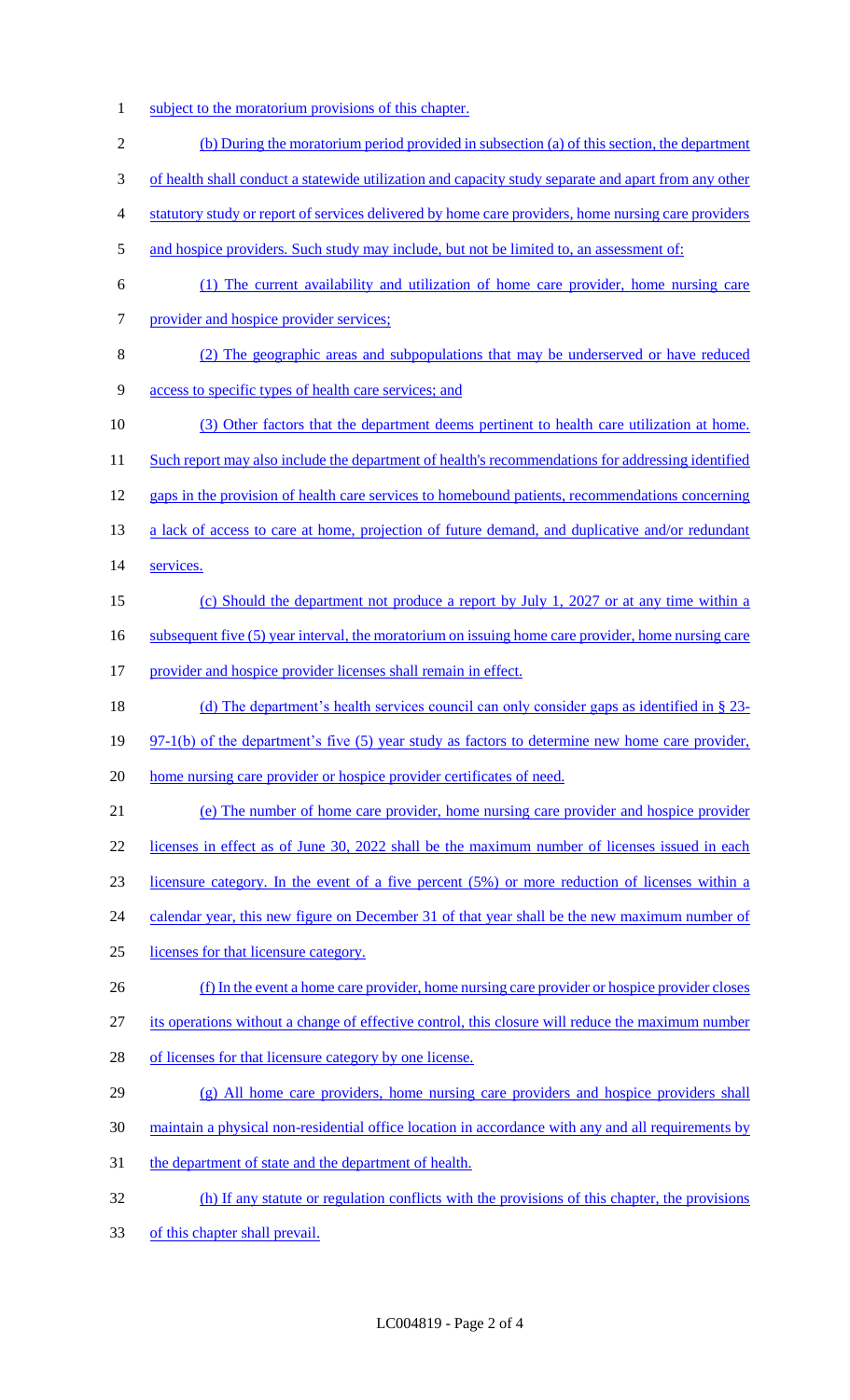1 SECTION 2. This act shall take effect upon passage.

#### $=$ LC004819  $=$

LC004819 - Page 3 of 4